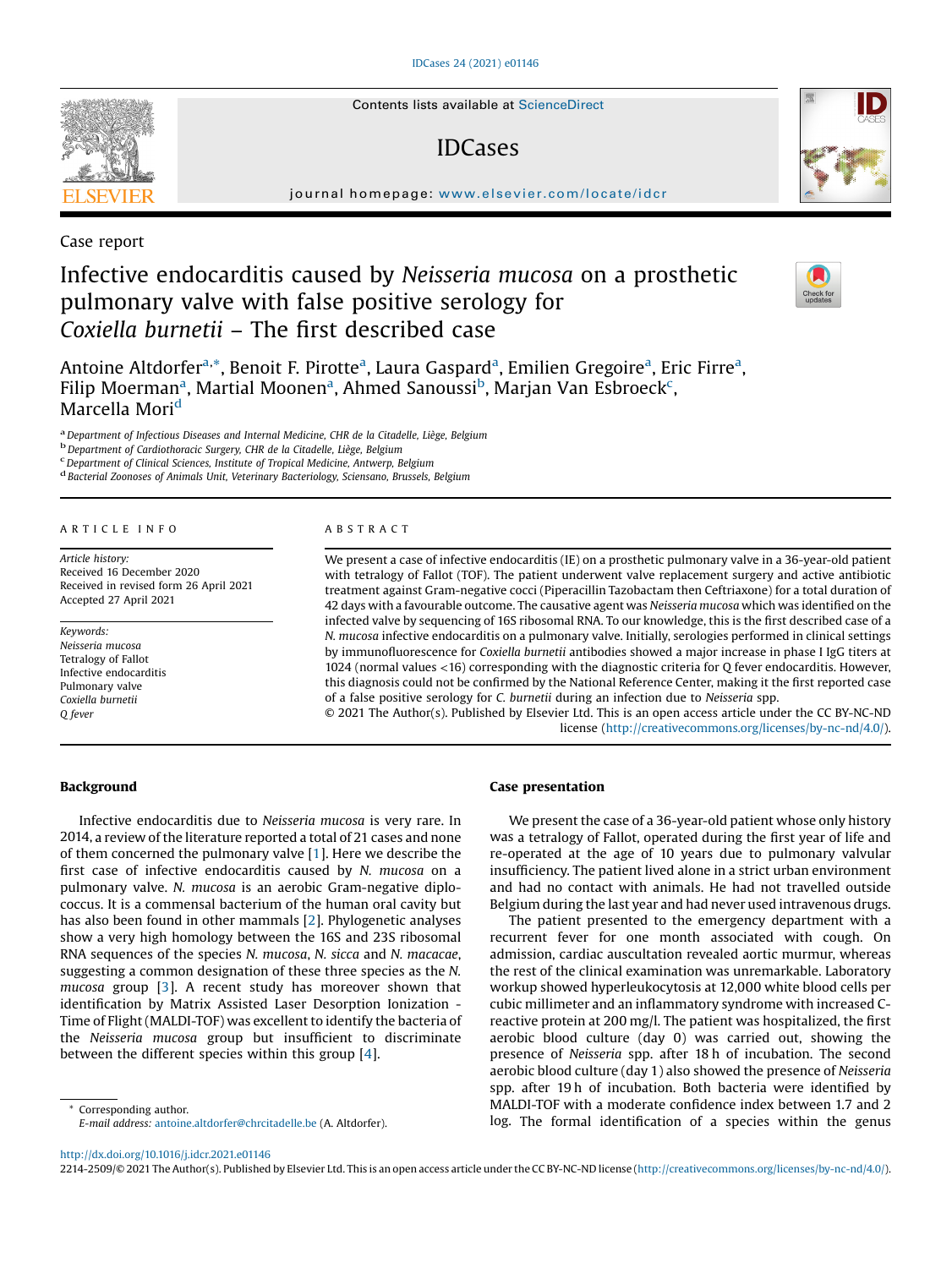#### A. Altdorfer, B.F. Pirotte, L. Gaspard et al. **IDCases 24 (2021)** e01146

Neisseria was thus not possible. A thoracic computed tomography (CT) showed nodular-looking peripheral pulmonary parenchymal condensation in the right lower lobe. The patient was treated on from day 0 with ceftriaxone which had rapid favourable biological and clinical course. The diagnosis of bronchopneumonia involving Neisseria spp. was given and the patient was discharged on day 9 with a scheduled outpatient cardiac workup.

On Day 13, the patient re-presented to the hospital with yet again a recurrent fever. Several blood cultures were collected, and the patient was readmitted. Empirical treatment with Amikacin and Cefotaxime for 3 days was started. On day 17, a cardiac transthoracic echography showed a  $20 \times 6$  mm mass on the side of the right ventricle compatible with vegetation and suggestive of endocarditis. In view of the patient's condition and the negative blood cultures, the patient was put on empirical antibiotic treatment with Vancomycin/Gentamicin/Piperacillin-Tazobactam and serology workup was requested following a blood culture negative endocarditis protocol. On day 23, a chest angiography showed pulmonary embolism associated with a pulmonary infarction, while a trans-esophageal ultrasound showed a 20 mm vegetation on the pulmonary valve. Serology performed by immunofluorescence revealed Coxiella burnetii phase I IgG at titer of 1024 with normal values (NV) lower than 16. On the basis of this serology and the echocardiographic result, the diagnosis of C. burnetii infective endocarditis was withheld in accordance with the modified Duke criteria.

Based on this, the antibiotic therapy was switched to Ceftriaxone with the addition of Doxycycline and Hydroxychloroquine (HCQ). On day 32, the patient underwent pulmonary valve replacement surgery during which endocarditis with voluminous vegetation on the pulmonary valve was macroscopically visible. The cardiac valve was sent to the laboratory for conventional culture, but that did not reveal any bacteria. The clinical course was favourable and the patient was discharged on day 46 with the continuation of HCQ and Doxycycline orally and Ceftriaxone by outpatient parenteral antimicrobial therapy.

Polymerase Chain Reaction (PCR) for C. burnetii on the valve did not confirm initial suspicion as results were negative. Also, C. burnetii serology showed a surprisingly rapid decrease in phase I IgG from titer 1024 to 64 in less than two months. Based on these findings, Doxycycline and HCQ were terminated. Control of the serological results was carried out by the National Reference Center on collected sera from days 31 and 89. The results were negative for phase I and II IgG and phase I IgM antibodies in both samples and the titer of phase II IgM decreased from >256 to 64 (normal value <16), typically the pattern in case of a false positive IgM result. These results rendered C. burnetii highly unlikely as the cause of this infective endocarditis. A 16S ribosomal RNA amplification was carried out on the valve and showed the presence of a unique product of amplification with sequence corresponding to N. mucosa, which confirmed with certainty its involvement in this infective endocarditis. The patient continued the antibiotic treatment with Ceftriaxone until day 58, totaling six weeks of active antibiotic treatment on this Gram-negative coccus. Six months after the end of the treatment, the patient's clinical course was strictly favourable and the patient was considered cured.

#### Discussion

Endocarditis involving N. mucosa is extremely rare. In 2014, a literature review identified 21 cases published between 1971 and 2014 [\[1](#page-2-0)]. We have not found any other published cases since then. Interestingly, the authors showed that endocarditis involving this organism occurred mostly in young patients (mean age of 40 years), half of whom were carriers of cardiac predisposition

abnormalities, as was our patient. In this review, there were no cases of N. mucosa endocarditis involving the pulmonary valve [[1](#page-2-0)]. Our literature search found no cases involving this species on a pulmonary valve, making it the first described case to our knowledge.

The risk of infective endocarditis in patients who have undergone surgery for tetralogy of Fallot is about 20 times higher than in the general population. The annual incidence varies from 0.13 to 0.6 % depending on the studies and the risk is mainly present during the first six months post-surgery [[5\]](#page-2-0). A recent large retrospective study of 338 patients with prosthetic valves for TOF showed a 50 % mortality rate in patients with endocarditis. The authors conclude on the importance of educating these patients about the risk of prosthetic valve endocarditis. They insistontheneedfor ahighindex of suspicion in cases of systemic signs with the need for early multidisciplinary management for these high-risk patients [\[5](#page-2-0)].

C. burnetii serological results with positive IgG phase I and II and absence of phase II IgM antibodies coupled with the clinical and echocardiographic data, initially suggested a diagnosis of C. burnetti endocarditis, since the diagnostic criteria were met [[6\]](#page-2-0). Serology control carried out two months later showed a very significant drop in these values. PCR performed on the cardiac valve was negative for C. burnetii. It is well established that C. burnetii IgG values gradually decline over several months but they usually remain positive for years [\[7,8](#page-2-0)]. Control of serology was therefore carried out in the National Reference Center and the results could not confirm a C. burnetii infection but yet false positive reaction of IgM. The precise reason for this false positive reaction is unknown. A study highlights that some proteins present in C. burnetii may react with sera of patients with Legionella pneumophila, rickettsial spotted fever and streptococcal pneumonia [[9\]](#page-2-0). Positive results of IgM without seroconversion of IgG antibodies in a follow-up sample are not uncommon and should be interpreted with caution. False positive reactions to serological tests for Q fever have already been reported during infections caused by Legionella, Leishmania, Anaplasma and Rickettsia  $[10-14]$  $[10-14]$ . In the context of endocarditis, cross reactions have been reported several times with Bartonella [\[15,16](#page-2-0)]. To our knowledge, cross-reactivity between C. burnetii and Neisseria species has not been described previously. This case highlights the complementary importance of molecular diagnostics in the diagnosis of infective endocarditis.

#### Conclusion

Neisseria mucosa infective endocarditis on a prosthetic pulmonary valve in a patient with tetralogy of Fallot required valve replacement and six weeks of intravenous antibiotic therapy (Piperacillin Tazobactam followed by Ceftriaxone). The outcome was favourable. To our knowledge this is the first reported case of N. mucosa endocarditis on a pulmonary valve and also the first documented case of cross reactivity of Q fever serology during an infection due to Neisseria spp.

## Funding

This manuscript was not funded.

## Ethical approval

Ethics approval was not obtained due to clinical standard treatment.

#### Consent

Written informed consent was obtained from the patient. Not applicable due to clinical standard treatment.